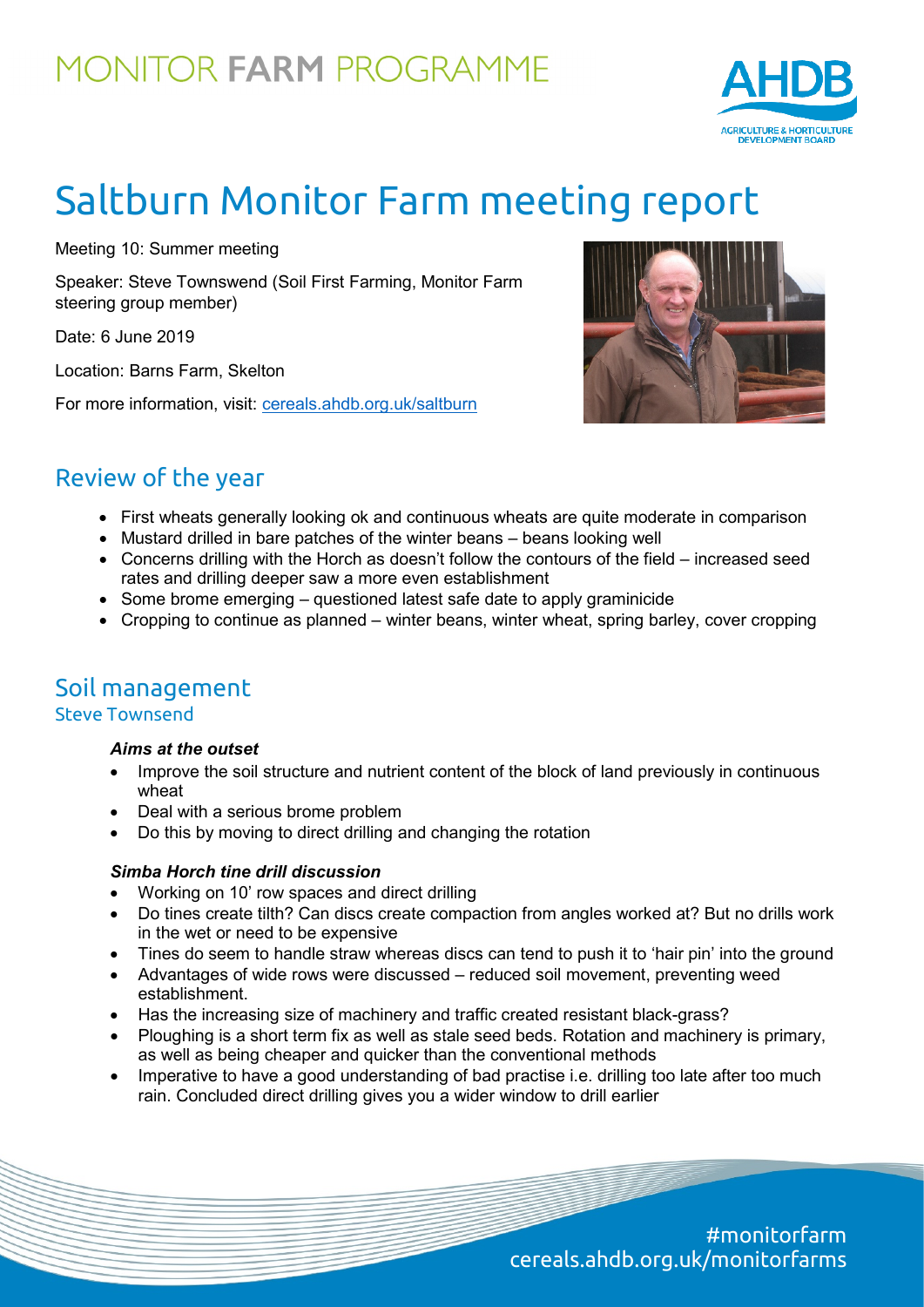## MONITOR FARM PROGRAMME



Beans also giving assistance in good brome control and a break crop in the rotation – discussed if winter linseed would be a possibility or not

#### *Cultivations and soil organic matter*

- Cautious of getting silty soils too fine as can then easily slump
- High magnesium soils give a negative effect by destructuring the soil. By using calcium it can counter balance this. It's important to mimic nature in soil management
- Slugs damage is minimal this year, probably due to earlier drilling and good plant establishment
- Drill timing is important with no till systems. September and April are suggested as the key drilling times. The no till system can maintain water in the soil and aid in spring crops getting away
- Frequent deep cultivation leads to loss of carbon from the soil through oxidation
- It is good farming practice to build organic matter in soils this builds carbon = organic matter
- Photosynthesis in the plant is vital  $-60\%$  of the sugar made in the plant goes back into the soil to feed the biology. This highlights the importance of variety resistance to disease
- The fields min tilled have a shallow pass to create tilth; then drill at a higher seed rate (375seed/m<sup>2</sup>) in mid-September
- The root left in the soil from min till will also aid in the organic matter within the soil
- Mustard is used in the cover crop for its root architecture and numbers per  $m<sup>2</sup>$  to aid structure
- The beans pulled are pushing nodules out from the roots positive sign of a happy plant
- Discussed that a cation exchange test is a better option for showing a more accurate pH reading. A pH of 6.5 is still ideal – pH measures the potential hydrogen not calcium
- Recommended potash scores be twice the mag scores as in mg/l on a conventional soil test, of which spring application is best for potash with the largest up take in early July

For more information on AHDB soil research, use the links below

- soil research<https://cereals.ahdb.org.uk/research/soil-research.aspx>
- GREATSOILS<https://cereals.ahdb.org.uk/greatsoils>



#monitorfarm cereals.ahdb.org.uk/monitorfarms